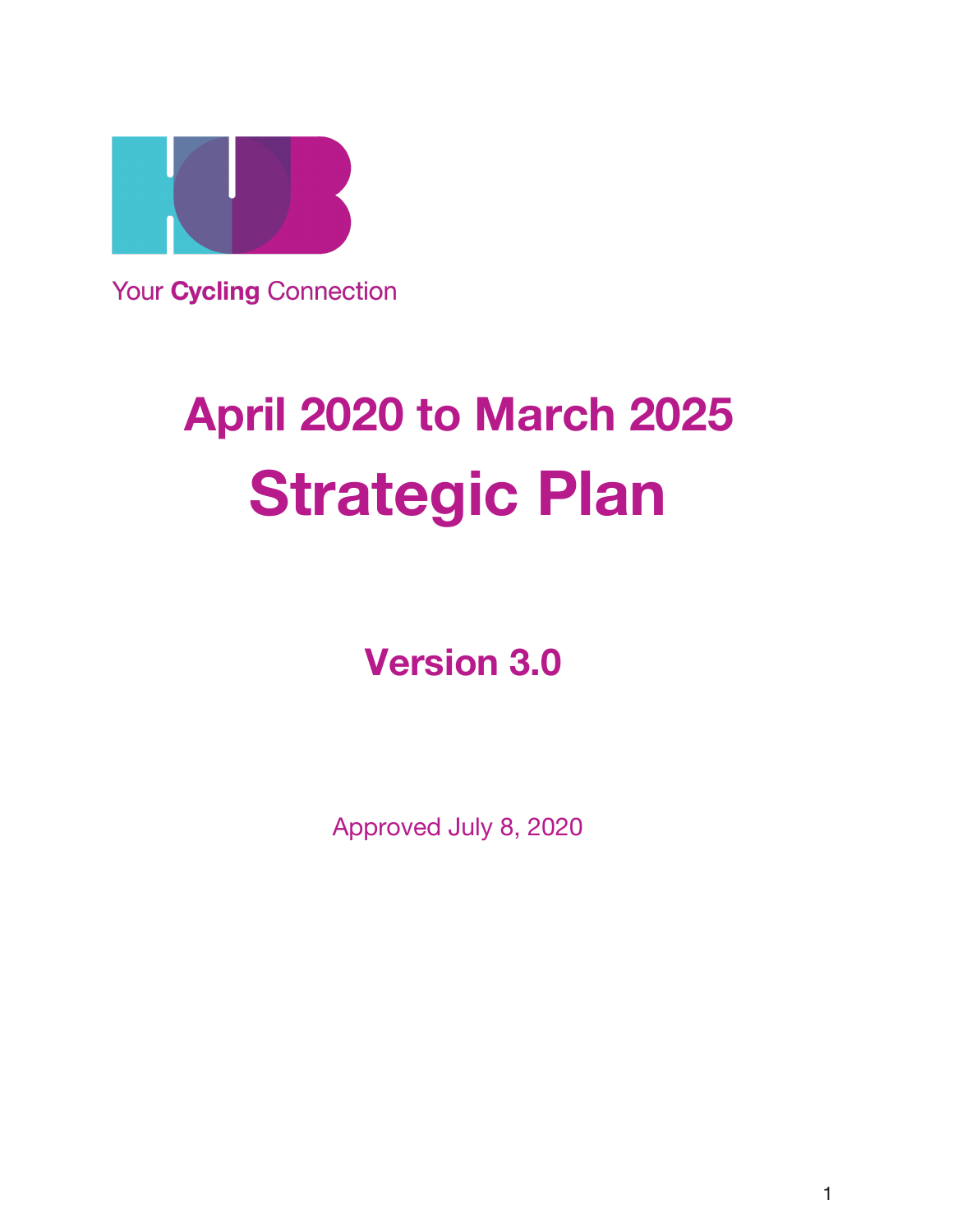#### **Strategic Plan timeline\_\_\_\_\_\_\_\_\_\_\_\_\_\_\_\_\_\_\_\_\_\_\_\_\_\_\_\_\_\_\_\_\_\_\_\_\_\_**

This strategic plan covers the time period of April 1, 2020 – March 31, 2025

# **Our mission**

To get more people cycling, more often.

# **Our vision**

By 2030, more people in British Columbia cycle as a preferred mode of travel and recreation.

This choice is supported by a culture that sees cycling as an essential mode of transportation and one which helps create livable, connected communities and healthy environments.

All levels of government demonstrate their commitment to Vision Zero through education, policies and by increased investment in safe and comfortable infrastructure.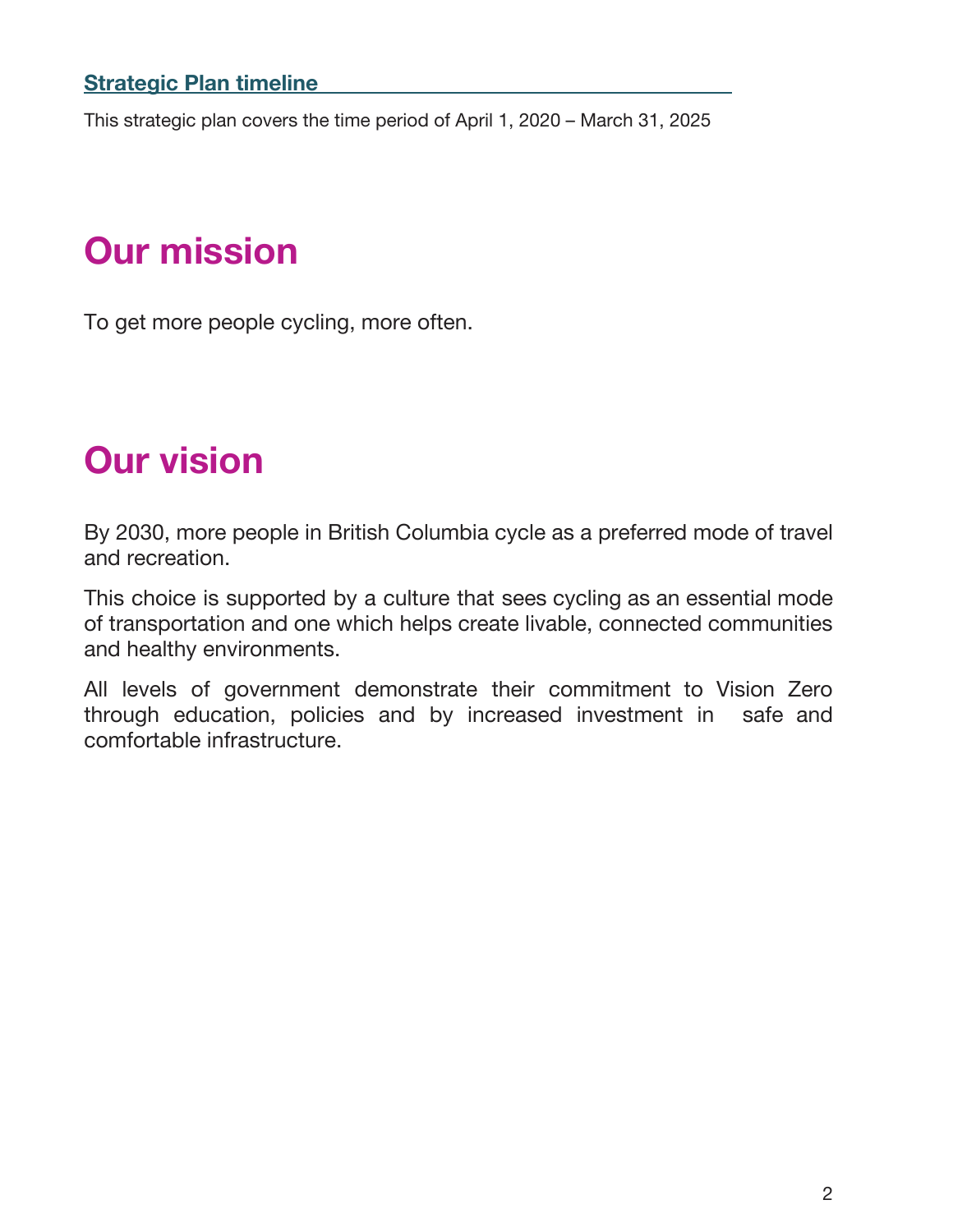# **Our core values**

### **Community**

We believe that cycling is an exceptional catalyst for creating healthy, happy, connected and livable communities.

### **Sustainability**

Cycling plays a fundamental role in meeting the social and environmental needs of the people of British Columbia.

### **Collaboration**

Working with all stakeholders - the general public, the private sector, and the public sector - is pivotal as the best results for improved cycling infrastructure, training and promotion come from working together.

### **Inclusivity**

We welcome and celebrate the diversity of all British Columbians through our work. We also recognize that socio-economic and cultural barriers must be acknowledged and considered through our advocacy, training and promotion.

### **Innovation**

Through the power of creativity, proactivity, and innovation we will adapt to and create new opportunities to introduce positive change and reach more people.

### **Responsibility**

We are accountable to our members, supporters, and the general public through our promotion, education and advocacy for cycling improvements. Evidence-based decisions, transparency, integrity and dialogue are core to how we conduct our work. This fosters trust among all stakeholders.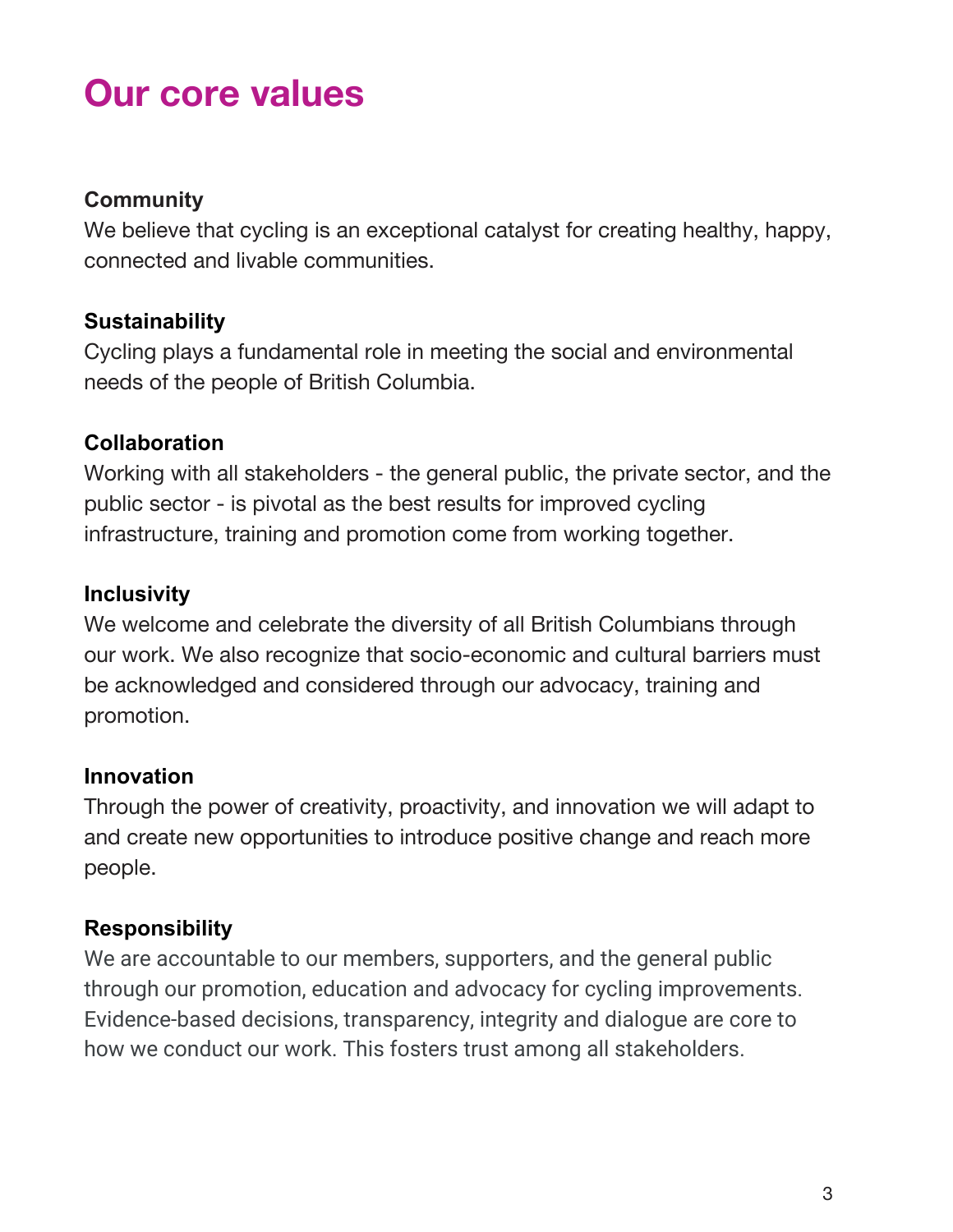# **Goals**

- 1. An expanded cycling network, with a focus on infrastructure that is comfortable for most users.
- 2. A network of strong HUB Cycling Local Committees that drive improvements in cycling infrastructure, education and promotion in their communities.
- 3. Improved and expanded cycling-related safety education for users of all transportation modes.
- 4. A modernized BC Motor Vehicle Act and other legislation to improve road safety and accountability for all.
- 5. Be British Columbia's trusted resource for cycling infrastructure, education and promotion.
- 6. Strengthened relationships with the communities we currently serve, and expanded collaboration with new communities throughout British Columbia.
- 7. Expanded participation in our current programming, and a suite of new programs to attract new user groups.
- 8. Expanded and diversified funding sources to maximize organizational impact and sustainability.
- 9. Increased cycling among groups that may face social, cultural, and/or financial barriers to cycling.
- 10. Better capture and utilization of data that supports evidence based decision making around cycling.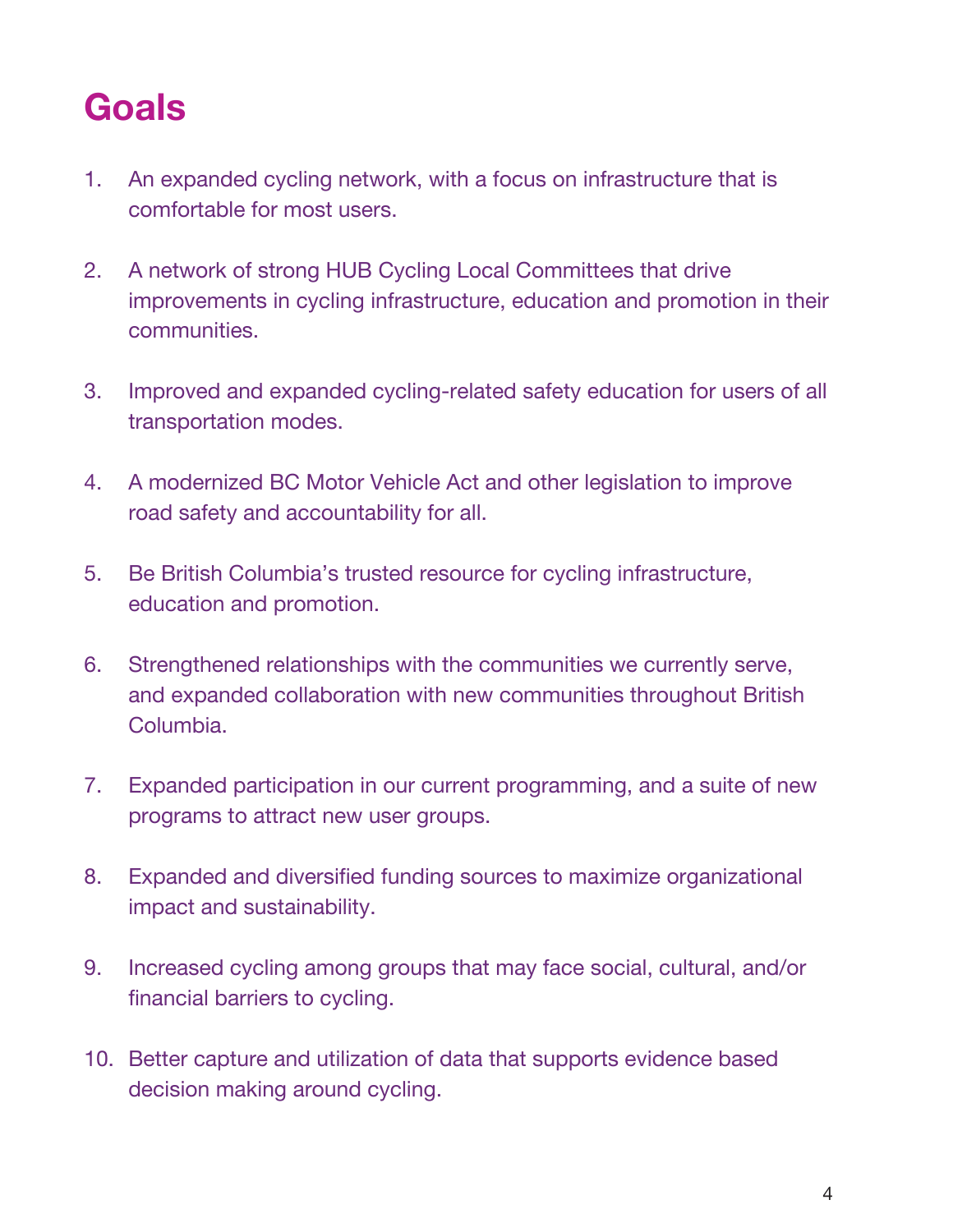# **Key Performance Indicators**

### **Target: report twice per year on progress**

- % of Metro Vancouver children we reach with HUB Cycling education programs at least once in their time between Grades 4 and 7
- Local Committee results
	- Each LC to have an annual action plan, and we will monitor and report on progress against it using a scorecard, including:
		- Letters and submissions to local authorities
		- Events
		- Administration, including agendas, minutes, and mailing list
- Media Mentions
	- Number of traditional and social media mentions
- Participant Counts
	- Incorporate details on counts of new/underserved groups
- Financial performance against annual budget and cash flow requirements
- Critical Infrastructure gaps closed, as documented on our Gap Priority List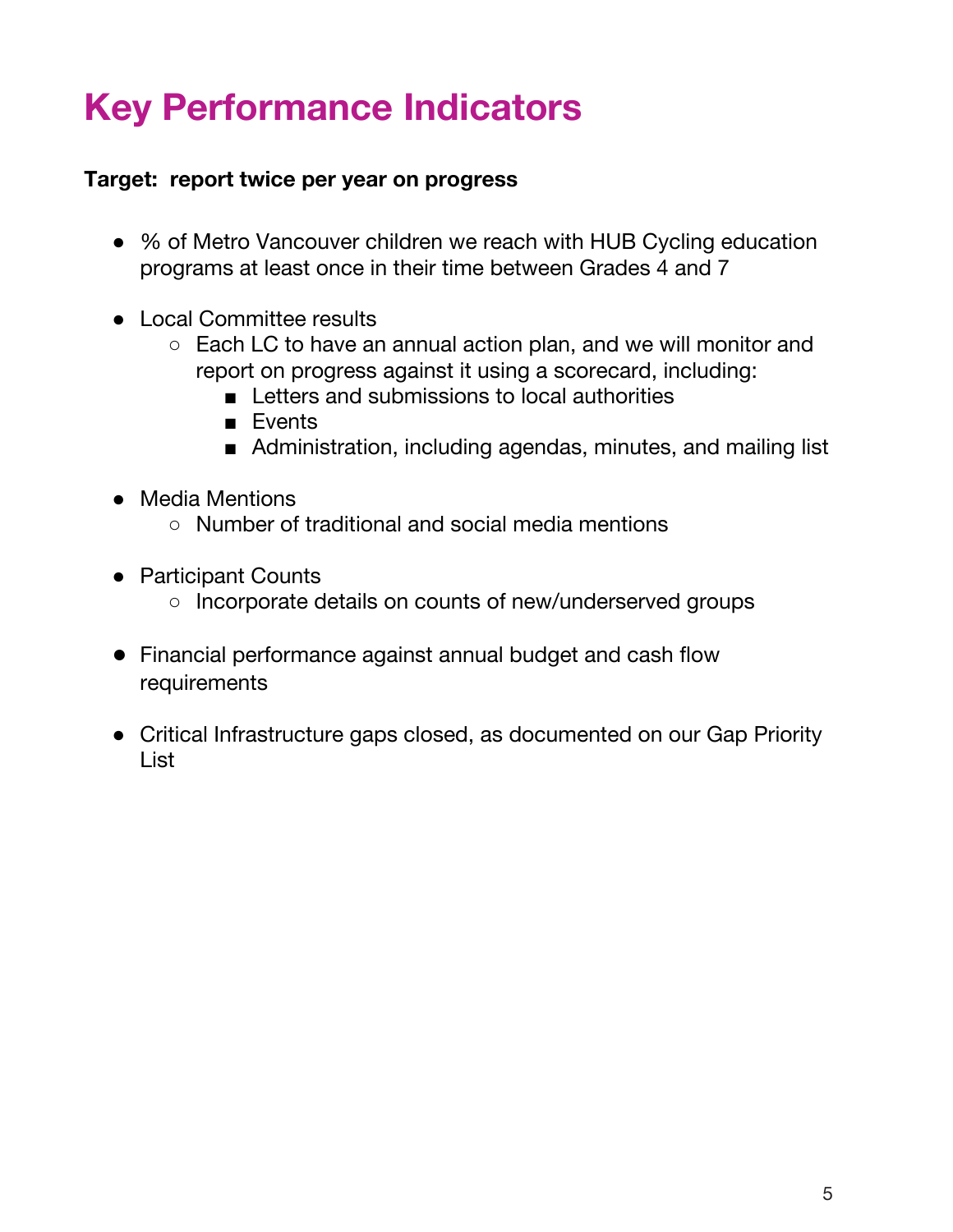# **2025 Targets**

- 100% of Metro Vancouver children reached with HUB Cycling education programs at least once in their time between Grades 4 and 7 by 2025 (2019 Baseline xx%)
- A BC Road Safety Act that recognizes active transportation, better protects vulnerable road users, and holds all road users accountable, has been implemented to replace the current MVA
- 2025 Mode Share target 4% (2016 Baseline 2.3% Metro % of commuters who cycle, Canadian Census)
- % of people living within 400 m of a safe cycling route 80% (2019 Baseline 65% - State of Cycling)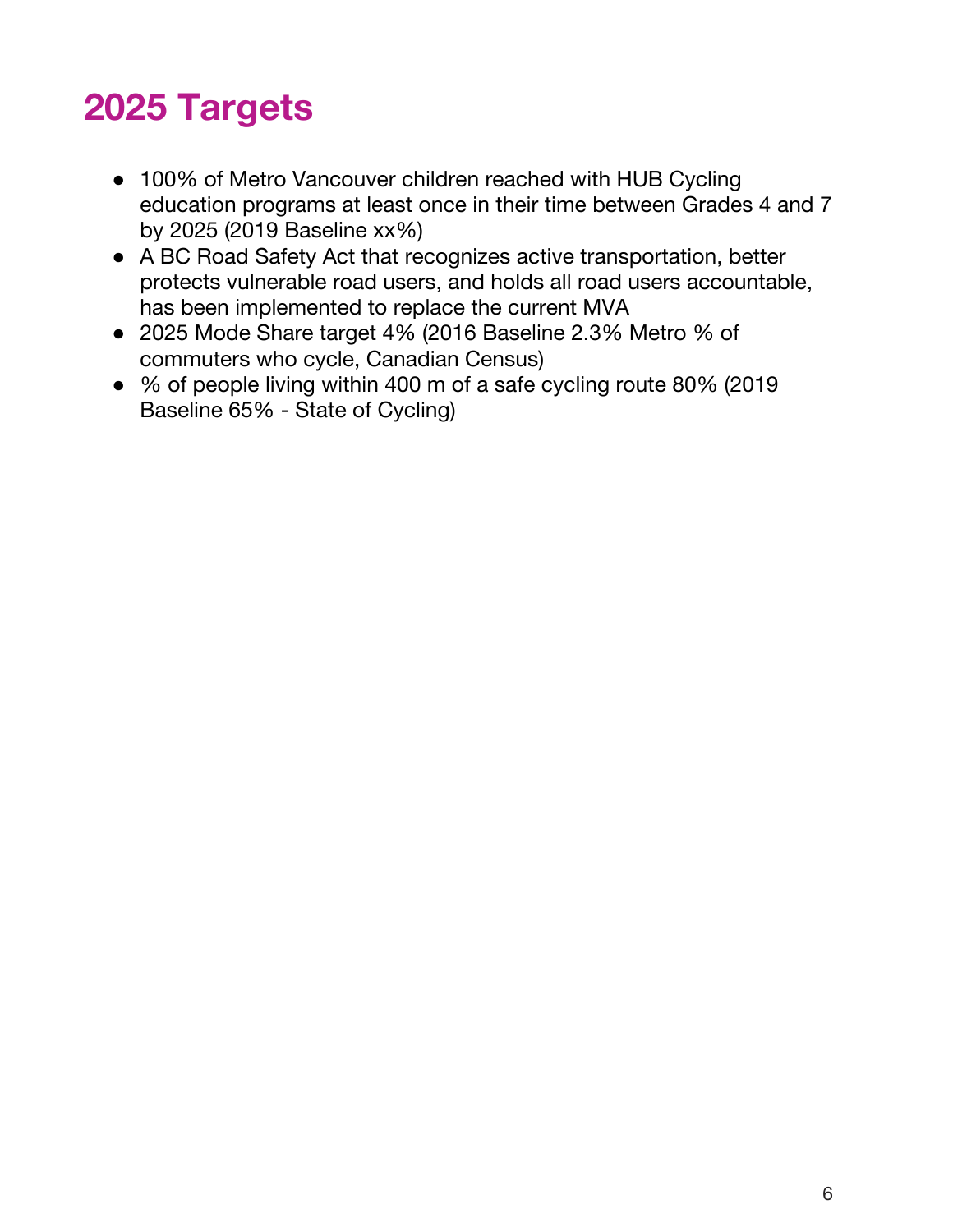# **What we do**

*We make cycling better through education, research, action, and events. More people cycling means healthier, happier, more connected communities.*

# **Education**

HUB Cycling educates road users to improve safety and comfort, and to promote awareness and understanding of each other. HUB provides cycling education to all ages.

### **Research**

HUB Cycling conducts, collaborates on, and publishes research to support better decisions on expanding active transportation in general and cycling in particular

## Action

HUB Cycling engages with governments, businesses, individuals, and community groups to promote awareness of cycling issues; create better facilities and policies; and encourage more people to cycle more often.

### **Events**

HUB Cycling runs events to engage the public in celebrating cycling; to encourage first time cycling trips; and to build a fun and social community.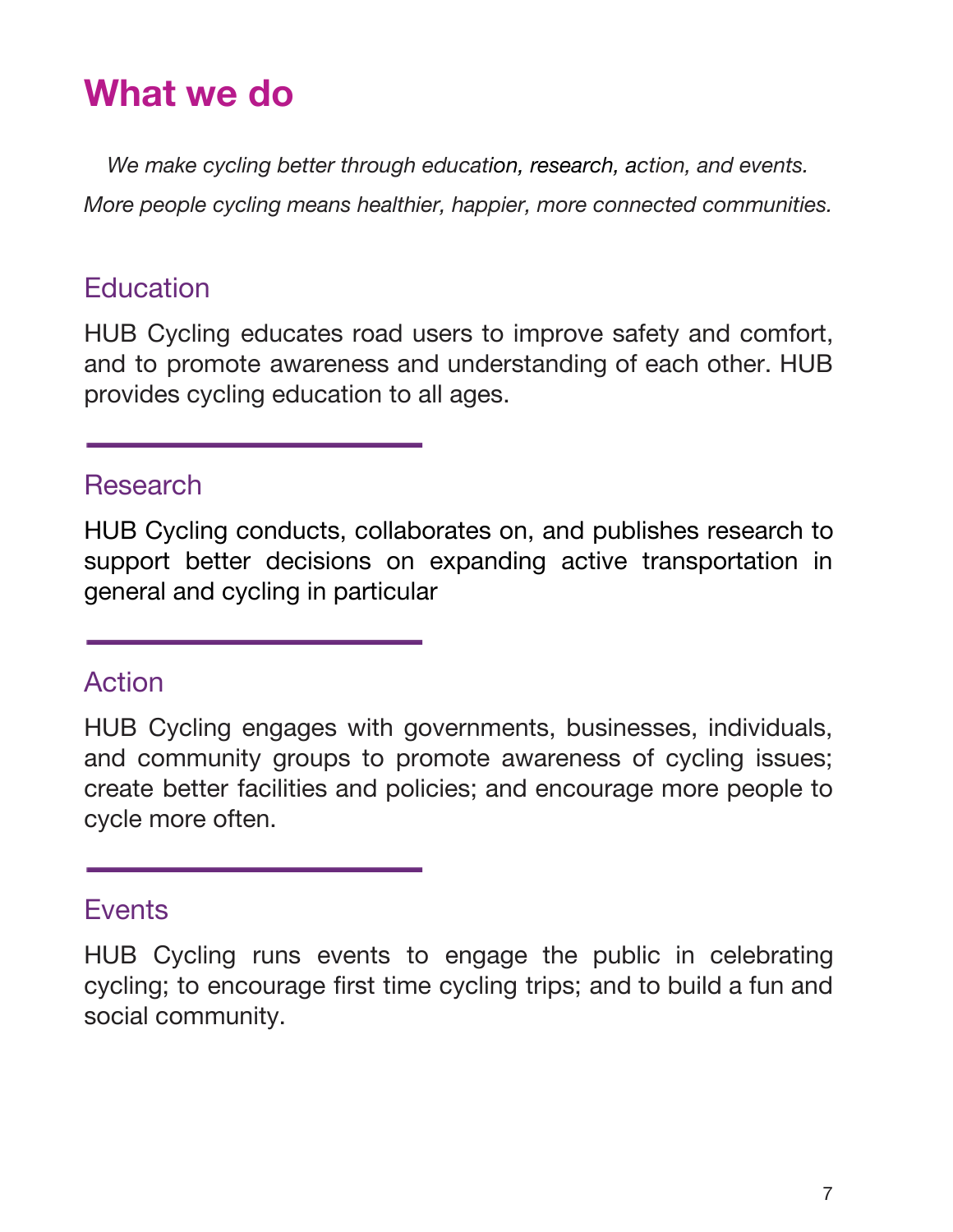

- *1. Expand the cycling network, with a focus on infrastructure that is comfortable for most users*
	- Leverage the BC Active Transportation Strategy and BC Active Transportation Design Guide to create more high quality cycling infrastructure improvements.
	- Maintain a regional Gap Priority List for needed infrastructure improvements. Utilize the State of Cycling database and associated maps to help identify gaps in the existing network, and to establish priorities for improvement.
	- Work with funding bodies (Municipal, Regional, Provincial) to optimize criteria for cycling cost-share funding to create the most meaningful infrastructure and promotion improvements.
- *2. Support and strengthen the ability of Local Committees to influence improvements in cycling infrastructure, education and promotion in their communities.*
	- Expand the capacity and capabilities of Local Committees in the areas of advocacy, community engagement, infrastructure, and policy promotion
	- Ensure there is an active Local Committee in each municipality where HUB Cycling operates. Ensure that each Local Committee has a Board liaison
	- Ensure that each Local Committee has an annual action plan that is reviewed each year
	- Provide staff support for LC activities with respect to technical advice, best practices, and innovations.
	- Provide staff campaign support for initiatives identified and actioned by Local Committees, with letter-writing applications, social media mentions, etc.
	- Increase the amount of engagement with decision-makers to improve cycling conditions (correspondence, meetings, presentations, etc)
	- Support Local Committees in their work with municipalities to improve their bylaws relating to better cycling facilities
	- Ensure that Local Committee attendance is strong and diverse which in turn will support better cycling improvement outcomes and accessibility. Consider succession planning and the role of strong institutional memory structures and processes to help the continuity of positive change and in maintaining stakeholder relationships. Ensure best practices are followed with respect to Local Committee administration.
	- Enhance our volunteer recruitment, retention and recognition processes.
- *3. Improve and expand cycling-related safety education for users of all transportation modes.*
	- *●* Expand the Provincial Everyone Rides Grade 4-5 and other school cycling education programs across BC, utilizing direct delivery, contract services, and other mechanisms.
	- Reach more people with transportation cycling education, including using new technologies and on-line learning.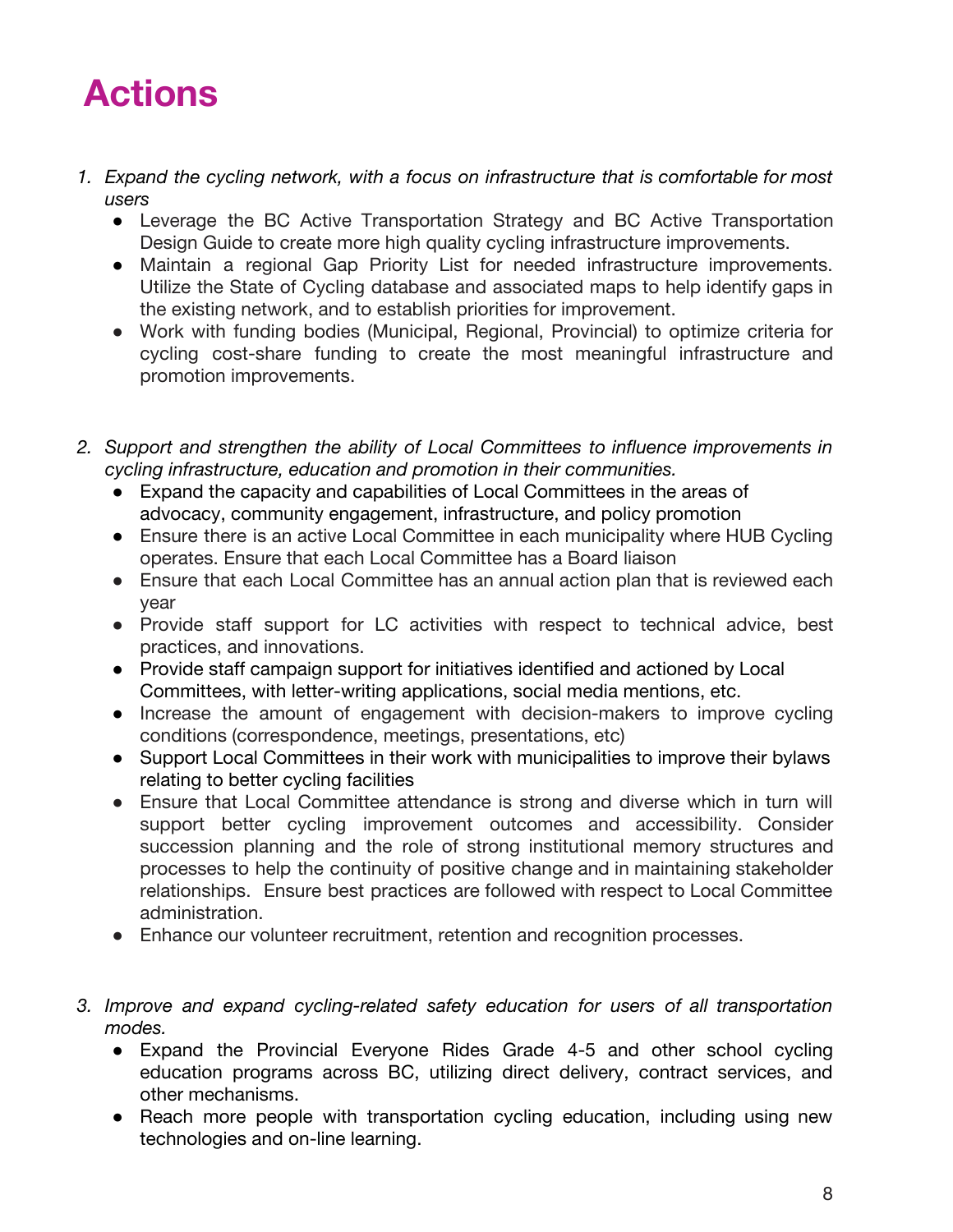- Expand education offerings for seniors.
- Expand education for users of electric assist bikes.
- Work with ICBC, Road Safe BC and other stakeholders to improve driver training and testing, including continuing education at renewals, as it relates to increased cycling safety.
- Implement and evaluate an expanded Newcomer Bike Mentorship Program with immigrant service sector partnerships.

#### *4. Modernize the BC Motor Vehicle Act and other legislation to improve road safety and accountability for all.*

- Work with other stakeholders to achieve modernized road safety legislation that includes protection for vulnerable road users, acknowledges emerging micro-mobility devices, and is integrated with evolving ICBC insurance structures.
- Work with the BC Road Safety Law Reform group, the BC government, the media, and other stakeholders to effectively communicate the need and urgency to make changes.

#### *5. Be British Columbia's trusted resource for information on cycling infrastructure, education and promotion.*

- Increase visits to the HUB Cycling website and resource pages
- Increase the number of social media followers.
- Increase action media mentions
- Increase the number of contacts in the HUB Cycling database
- Ensure that the HUB Cycling brand is strong, leveraging the skills of marketing & communications staff and volunteers, including video, interactive and viral online outreach and other innovative platforms.

#### *6. Strengthen our relationships with the communities we currently serve, and seek opportunities to collaborate with new communities throughout British Columbia*.

- Maintain and enhance relationships with other transportation-related organizations and government bodies
- Expand relationships in the Public Health area, including research areas that support improvements for active transportation
- Expand relationships with property developers and builders, including focus areas on facilities within new buildings, and the design of new communities
- Increase Bike Friendly Business consulting services for businesses, developers and government.
- Expand relationships with cycling-related distributors and retailers, including both large chains and local bike shops. Be able to articulate a strong value proposition.
- Investigate opportunities to promote cycle tourism, working with tourism agencies and leveraging HUB Cycling expertise and knowledge
- Inform and educate local transportation engineers and planners about new infrastructure guidelines (BC ATDG, TAC, etc) and encourage them to use the most current best practices.
- Expand engagement with First Nations populations for cycling promotion and education.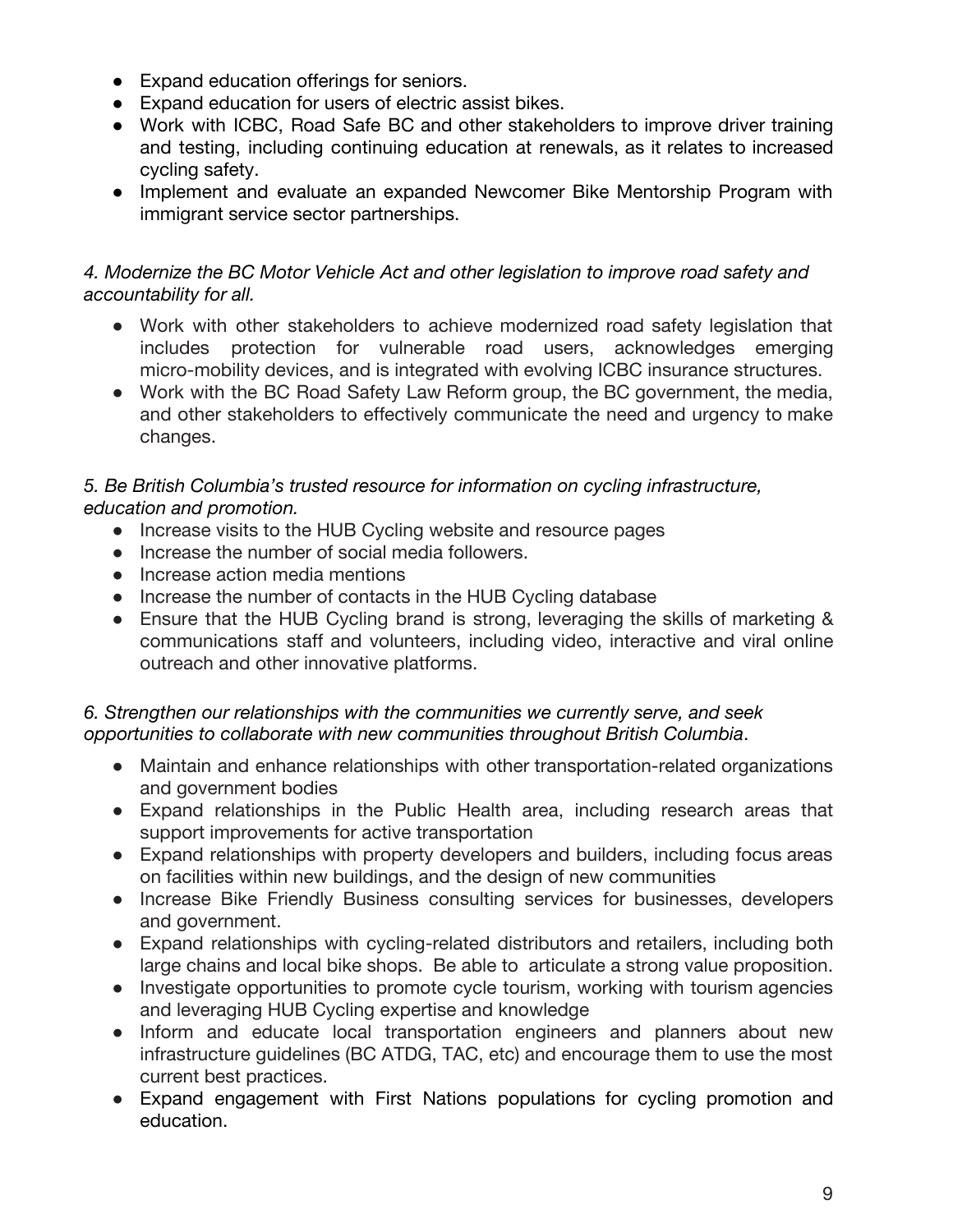● Utilize Board directors as active ambassadors in the community, increasing the profile of HUB Cycling and engaging people with cycling-positive discourse.

#### *7. Grow participation in our current programming, and offer programming to attract new user groups.*

- Increase the number of new participants taking part in annual events.
- Increase post-event and post-program ridership levels
- Strengthen cross-promotion between events, education, research, and action work to increase the number of participants taking part in multiple programs or events offered by HUB Cycling
- Ensure that HUB Cycling programs are resilient to new technologies and dissemination opportunities, and creative in strategic cross-promotional partnerships and events.
- Explore new programming to reach new geographic, cultural, language, and First Nations communities.

#### *8. Grow and diversify funding sources to maximize our organizational impact and sustainability.*

- Resolve the member/organizational member/donor/supporter model so as to best harness the support of those associated with HUB Cycling.
- Engage contacts with cycling improvement campaigns that compel them to donate or become members.
- Seek new corporate, government, foundation and community partners that can increase our capacity to make a positive impact.
- Ensure that programs and services are priced appropriately.

#### *9. Increase the number of people cycling among groups that may face social, cultural, and/or financial barriers to cycling.*

- Implement expanded Newcomer Bike Mentorship Program in Vancouver and Surrey.
- Provide programming that specifically serves people that may face social, cultural, and/or financial barriers to cycling.
- Collaborate with these groups and related support agencies to identify programming needs in order to offer effective programming.
- Utilize sponsorship to provide free events/programs and no barrier pricing for those that need it.
- Provide communications and marketing in more languages and/or simplified English.
- Ensure that marketing materials include representation of diverse groups of people.
- Educate engineering and planning professionals and advocate for clear, coherent, consistent infrastructure, maps, signage, wayfinding that are low barrier regardless of language, background, ability and age.